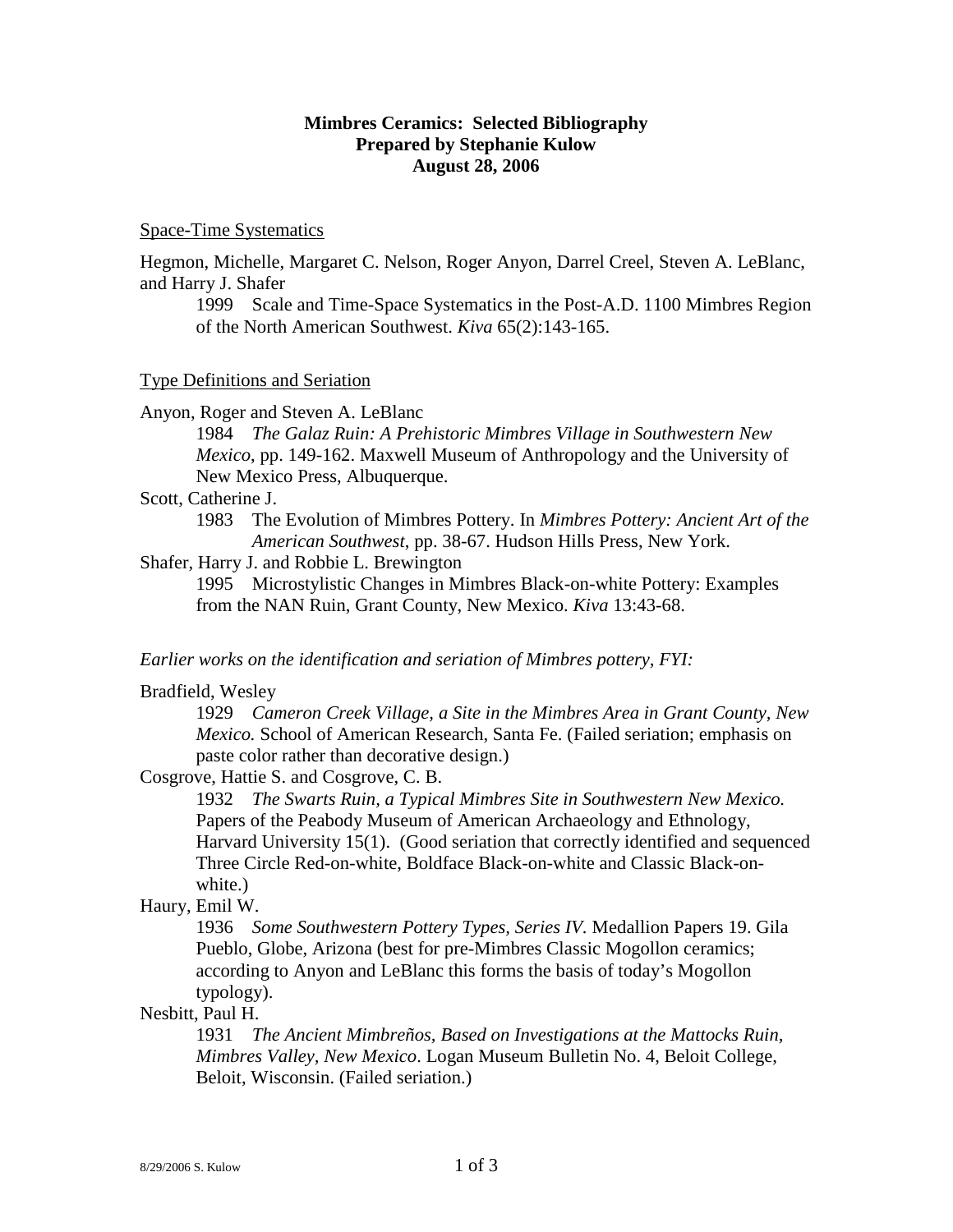### Style, Content, and Meaning

*The publications listed below generally take an art historical approach toward interpreting and understanding of Mimbres Black-on-white pottery. This is not to say that these publications lack insights valuable for archaeological inquiry. Brody's work has perhaps been the most influential and provides the best basis for identifying design layout. These works emphasize investigation of whole bowls from a variety sources (e.g., museum or private collections) though more recent publications are careful to exclude unprovenienced (or unprovenanced) examples that may show up on the art market.* 

### Brody, J. J.

1977 *Mimbres Painted Pottery*. School of American Research, Santa Fe.

2004 *Mimbres Painted Pottery,* Revised Edition. School of American Research, Santa Fe.

Brody J. J., Catherine J. Scott, and Steven A. LeBlanc

1983 *Mimbres Pottery: Ancient Art of the America Southwest*. Hudson Hills Press, New York.

### Brody, J. J. and Rena Swentzell

1996 *To Touch the Past: The Painted Pottery of the Mimbres People*. Hudson Hills Press, New York. (Rena Swentzell is from Santa Clara Pueblo; her interpretation of representational images is a highlight of the volume.)

# Kabotie, Fred

1982 *Designs from the Ancient Mimbreños with a Hopi Interpretation*, 2nd edition. Northland Press, Flagstaff.

LeBlanc, Steven A.

1983 *The Mimbres People: Ancient Painters of the American Southwest.* Thames and Hudson, London.

2004 *Painted by a Distant Hand: Mimbres Pottery of the American Southwest*. Peabody Museum Press, Harvard University, Cambridge.

# Moulard, Barbara

1984 *Within an Underworld Sky: Mimbres Ceramic Art in Context*. Twelvetrees Press, Pasadena, California.

## Archaeological Investigations (including style, content, meaning, production, use, and distribution)

*The publications listed below are written from an archaeological perspective. Articles addressing the identification of animal images from Mimbres Black-on-white bowls utilize museum collections* 

Bettison, Cynthia Ann, Roland Shook, Randy Jennings, and Dennis Miller

1999 New Identifications of Naturalistic Motifs on Mimbres Pottery. *Sixty Years of Mogollon Archaeology: Papers from the Ninth Mogollon Conference, Silver City, New Mexico, 1996*, edited by Stephanie M. Whittlesey, pp. 119-125. SRI Press, Tucson.

Bray, A.